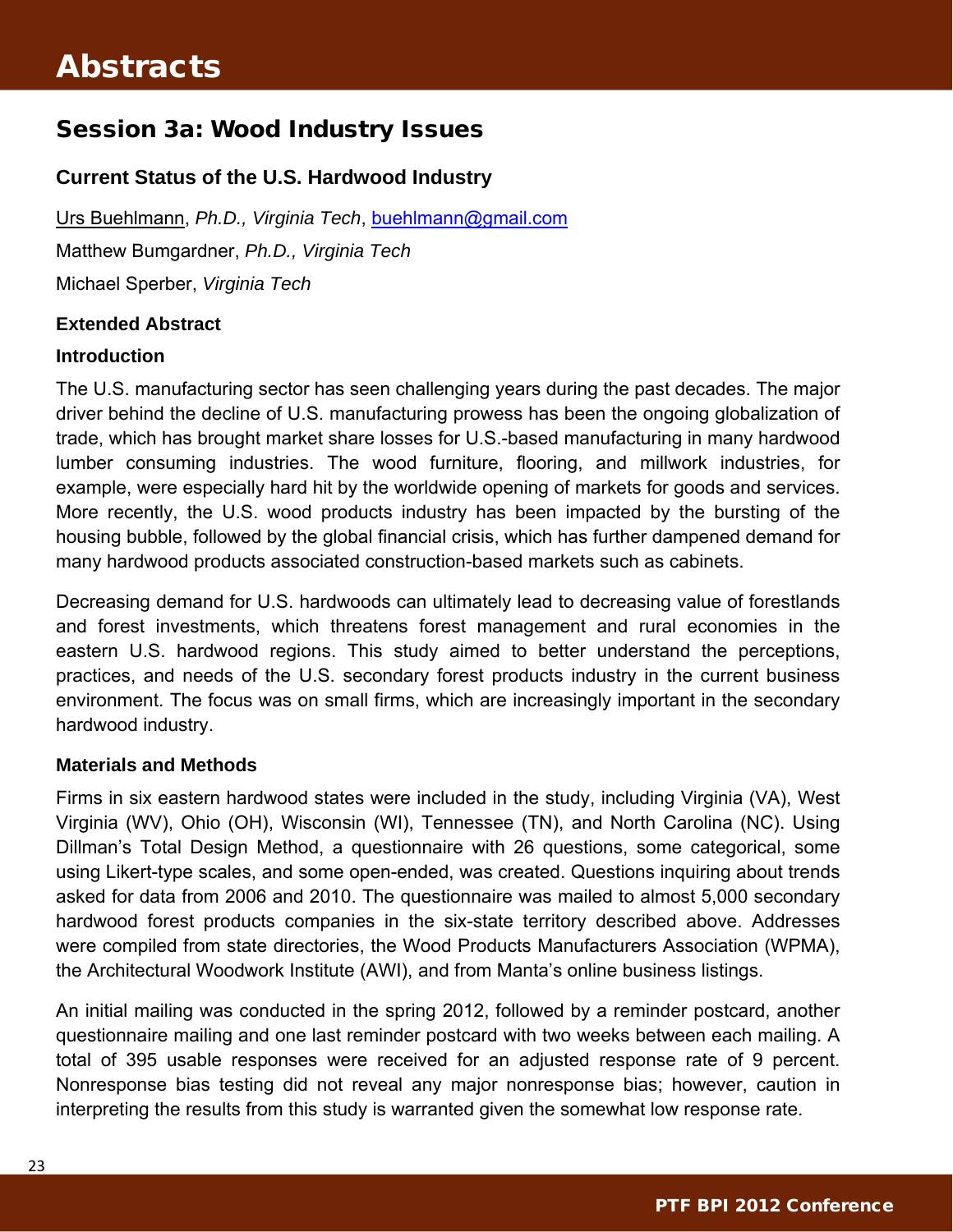## Abstracts

Responses were obtained from kitchen/bath cabinet (22 percent), architectural millwork/store fixtures (16 percent), furniture (14 percent), wood components (10 percent), flooring (6 percent), and wood windows/doors (3 percent) companies. Twenty-nine percent of respondents indicated another product type or a combination of products to be their specialty. Most respondents used hardwood lumber in their manufacturing (representing 45 percent of total wood material costs, on average), followed by composite materials (27 percent), softwood lumber (17 percent), dimension and components (7 percent) and other materials (4 percent). The Midwest was the most frequently cited region for doing regular business for respondents (49 percent), followed by the Mid-Atlantic and the Southeast (47 percent each), the Northeast (37 percent), the South (26 percent), the Southwest (18 percent), and the Northwest and California (16 percent each). Respondents could list multiple regions of doing business, as needed. Ninety-two percent of respondents worked for companies with less than 250 employees and 63 percent worked with less than 20 employees; thus, responses mostly were received from small businesses.

#### **Results and Discussion**

The questionnaire listed fourteen factors that might potentially influence business success, and respondents were asked to choose the four they perceived to be the most important. In increasing order of importance, the results were: Industry-wide technology, upper management decision making, competition-driven innovation, regulatory conditions, financing opportunities, organizational efficiency, product characteristics relative to competition, consumer expenditure in product class, owner/manager characteristics, human resources management, , marketing activities, cost of raw materials/energy, general economic conditions, and manufacturing capabilities. Thus, manufacturing capabilities were perceived to be the most critical for success (as indicated by 63 percent of respondents), followed by general economic conditions (57 percent) and costs of raw materials/energy (43 percent).

Survey participants also were presented with a list of 14 potential investment areas and asked which they planned to invest in over the next five years. Participants selected, in order of decreasing frequency advertising/marketing communications, employee training, finishing, sales force expansion/development, design/manufacture software, assembly, certification/green initiatives, e-commerce, solid wood processing, inventory reduction, panel processing, component outsourcing, rough mill, and decorative laminating/veneering. Based on these responses, investment in business related areas, especially marketing (30 percent), workforce education (30 percent), and sales (26 percent), seem to have slightly higher priority than do manufacturing related areas, such as finishing (27 percent) or assembly (21 percent).

Respondents indicated that their companies mostly rely on conversations with customers to gather information regarding industry trends. Respondents also rated word of mouth from other industry participants, magazines/newspapers, websites/list serves, attendance at meetings or workshops, visiting retail or other stores, or consulting with designers/consultants, in decreasing frequency, as sources for market information. Market intelligence seems to benefit from the close relationship respondents' companies, most of them small, have with their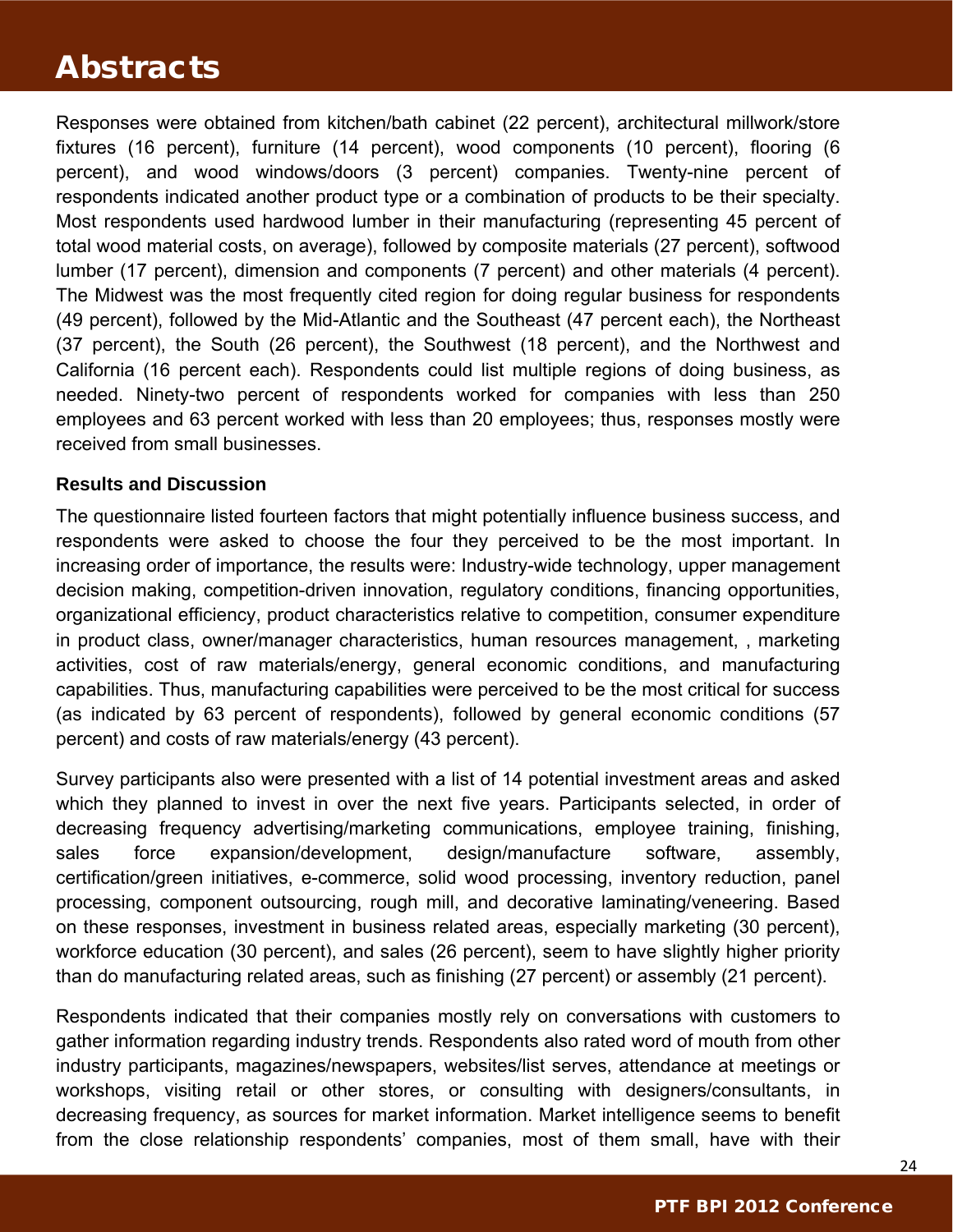## Abstracts

customers, but tertiary channels of information also appear to be helpful. However, results of this study indicated that the survivors are emerging from the crisis with a renewed focus on the customer. Not only have the distribution channels fragmented (e.g., small firms were more likely to rely on distribution and/or concentration yards for lumber procurement than were for larger firms), but the expectations of customers have diverged and each one is looking to buy exactly what they need.

## **Conclusion**

This study investigated success factors of p[articipants of the seco](mailto:erick117@umn.edu)ndary hardwood industry in six eastern states (VA, WV, OH, WI, TN, and NC). Firms ranked their manufacturing capabilities, external economic conditions, and input costs as the most important factors affecting the success of their businesses in the current environment. For the study sample, which was comprised mostly of small firms, conversations with customers to gather information regarding industry trends were widely used. Indeed, understanding the needs of customers is becoming increasingly important to be able to design product specifications and distribution channels for a company's products and services. As a result, many respondents noted planned investments in marketing and advertising communications over the next five years, even as they consider the manufacturing capabilities of their respective companies to be the most important factor to their success.

#### **Acknowledgements**

The work upon which this publication is based was funded in part through a grant awarded by the Wood Education and Resource Center, Northeastern Area State and Private Forestry, U.S. Forest Service. Thanks also go to university and extension cooperators in the study states, including S. Bowe, S. Grushecky, D. Saloni, and A. Taylor. Use of trade names in this article does not constitute endorsement of any product or service.

## **Wood Pallets – An Important U.S. Industrial Product**

Philip Araman, *Ph.D., USDA Forest Service, Southern Research Station*, paraman@vt.edu Robert Bush, *Ph.D., Virginia Tech*

Courtney Kepley, *Virginia Tech*

Wood pallets are used to move, store and ship products in the U.S. This is not only a major wood using industry in the U.S., but also in most industrialized countries around the world. Our wood pallet industry uses a variety of materials to make pallets. The companies also recover, repair, resell and recycle pallets. We will present a Wood Pallet 101 short course on new pallet types and sizes and information on the various types of repairs used to make damaged pallets safe and reusable. We will also discuss methods employed to make pallets useable for international trade. We will finish by presenting historic and current data on wood use and recycling by the wood pallet industry.